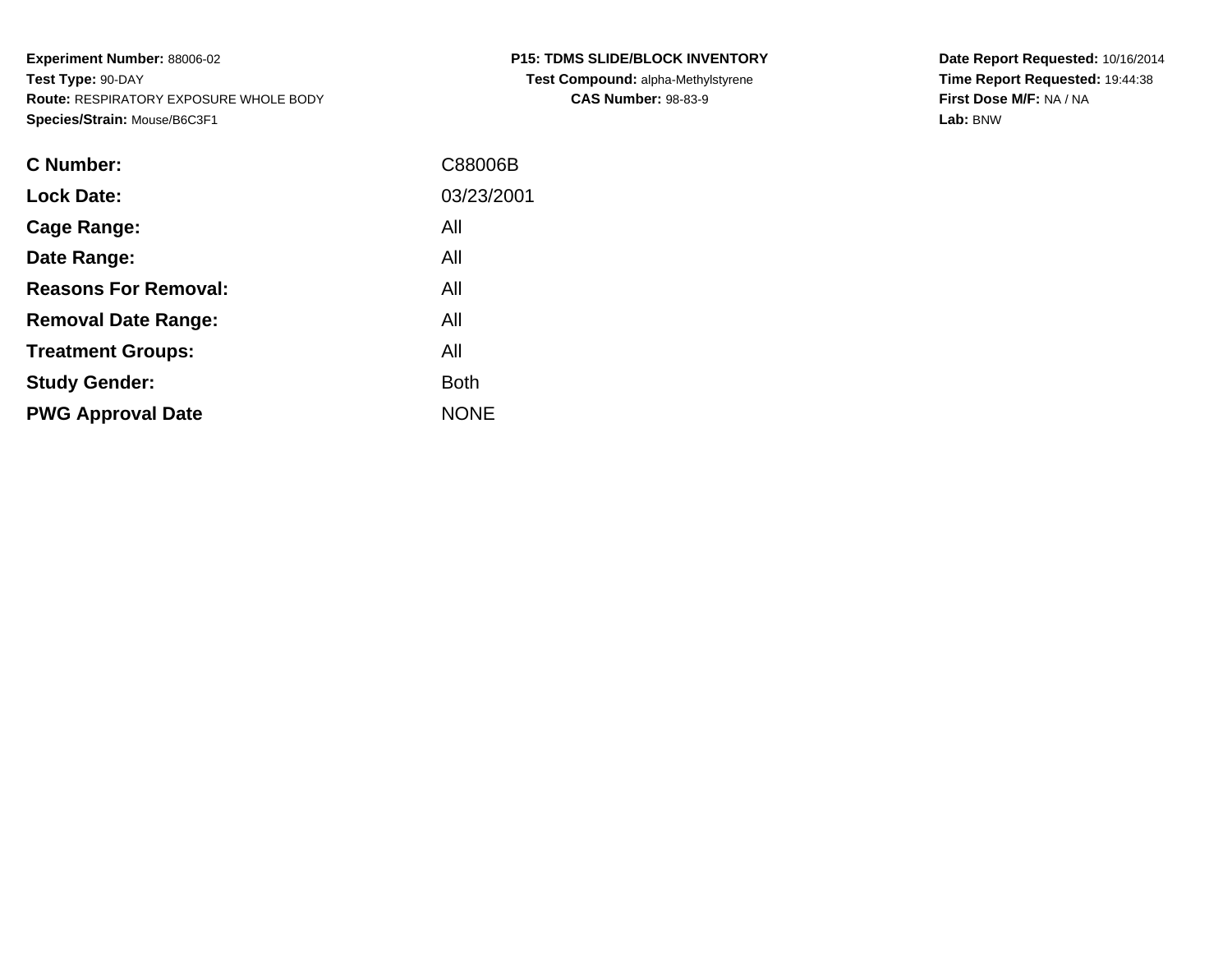#### **P15: TDMS SLIDE/BLOCK INVENTORY**

**Test Compound:** alpha-Methylstyrene

### **CAS Number:** 98-83-9

**Date Report Requested:** 10/16/2014**Time Report Requested:** 19:44:38**First Dose M/F:** NA / NA**Lab:** BNW

| <b>SPECIES: Mouse</b>       |                                 |                               | <b>STRAIN: B6C3F1</b>    |                          |                             | <b>SEX: MALE</b> | <b>DOSE LEVEL: CONTROL</b> |  |
|-----------------------------|---------------------------------|-------------------------------|--------------------------|--------------------------|-----------------------------|------------------|----------------------------|--|
| <b>CID</b><br><b>NUMBER</b> | <b>INDIVIDUAL</b><br>ANIMAL NO. | <b>HISTO</b><br><b>NUMBER</b> | NMBR OF<br><b>SLIDES</b> | NMBR OF<br><b>BLOCKS</b> | <b>WET</b><br><b>TISSUE</b> |                  |                            |  |
|                             | 00001                           | 45923                         |                          |                          | Y N                         |                  |                            |  |
| 2                           | 00002                           | 45924                         |                          |                          | Y N                         |                  |                            |  |
| 3                           | 00003                           | 45925                         |                          |                          | Y N                         |                  |                            |  |
| 4                           | 00004                           | 45926                         |                          |                          | Y N                         |                  |                            |  |
| 5                           | 00005                           | 45927                         |                          |                          | Y N                         |                  |                            |  |
| 6                           | 00006                           | 45928                         |                          |                          | Y N                         |                  |                            |  |
| 7                           | 00007                           | 45929                         |                          |                          | Y N                         |                  |                            |  |
| 8                           | 00008                           | 45930                         |                          |                          | Y N                         |                  |                            |  |
| 9                           | 00009                           | 45931                         |                          |                          | Y N                         |                  |                            |  |
| 10                          | 00010                           | 45932                         |                          |                          | Y N                         |                  |                            |  |

 IN MY OPINION THIS MATERIAL IS OF SUFFICIENT QUALITY TO BE RETAINED IN THECARCINOGENESIS REPOSITORY UNLESS THE MATERIAL IS MARKED WITH AN ASTERISK

REVIEWED BY REPOSITORY SUPERVISOR

<sup>00010</sup> <sup>45932</sup> ................ ................ Y N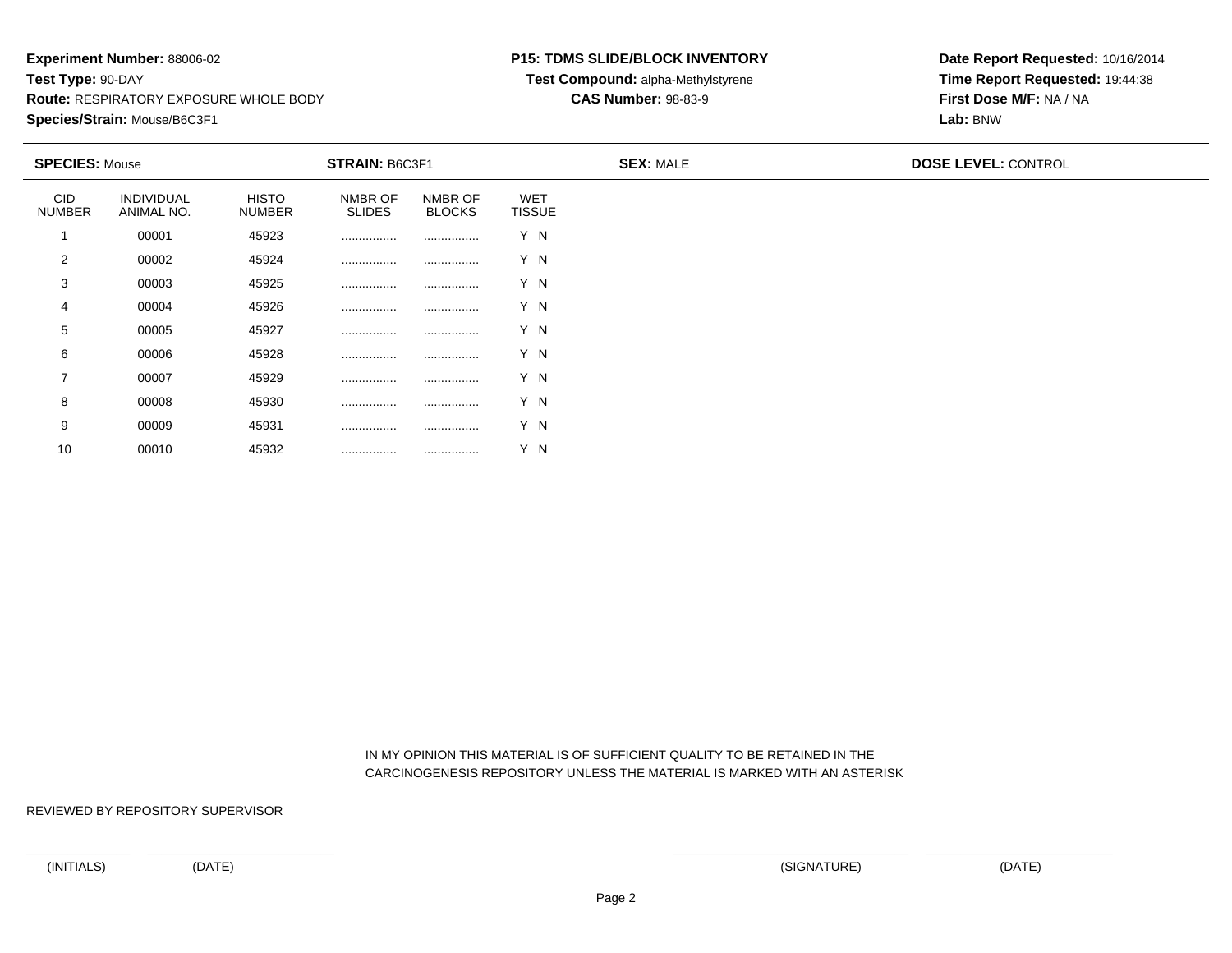### **P15: TDMS SLIDE/BLOCK INVENTORY**

**Test Compound:** alpha-Methylstyrene

### **CAS Number:** 98-83-9

**Date Report Requested:** 10/16/2014**Time Report Requested:** 19:44:38**First Dose M/F:** NA / NA**Lab:** BNW

| <b>SPECIES: Mouse</b>       |                          |                               | STRAIN: B6C3F1           |                          |                             | <b>SEX: MALE</b> | <b>DOSE LEVEL: 75 PPM</b> |
|-----------------------------|--------------------------|-------------------------------|--------------------------|--------------------------|-----------------------------|------------------|---------------------------|
| <b>CID</b><br><b>NUMBER</b> | INDIVIDUAL<br>ANIMAL NO. | <b>HISTO</b><br><b>NUMBER</b> | NMBR OF<br><b>SLIDES</b> | NMBR OF<br><b>BLOCKS</b> | <b>WET</b><br><b>TISSUE</b> |                  |                           |
| 201                         | 00201                    | 46023                         |                          |                          | Y N                         |                  |                           |
| 202                         | 00202                    | 46024                         |                          |                          | Y N                         |                  |                           |
| 203                         | 00203                    | 46025                         |                          |                          | Y N                         |                  |                           |
| 204                         | 00204                    | 46026                         |                          |                          | Y N                         |                  |                           |
| 205                         | 00205                    | 46027                         |                          |                          | Y N                         |                  |                           |
| 206                         | 00206                    | 46028                         |                          |                          | Y N                         |                  |                           |
| 207                         | 00207                    | 46029                         |                          |                          | Y N                         |                  |                           |
| 208                         | 00208                    | 46030                         |                          |                          | Y N                         |                  |                           |
| 209                         | 00209                    | 46031                         |                          |                          | Y N                         |                  |                           |
| 210                         | 00210                    | 46032                         |                          |                          | Y N                         |                  |                           |

 IN MY OPINION THIS MATERIAL IS OF SUFFICIENT QUALITY TO BE RETAINED IN THECARCINOGENESIS REPOSITORY UNLESS THE MATERIAL IS MARKED WITH AN ASTERISK

REVIEWED BY REPOSITORY SUPERVISOR

<sup>00210</sup> <sup>46032</sup> ................ ................ Y N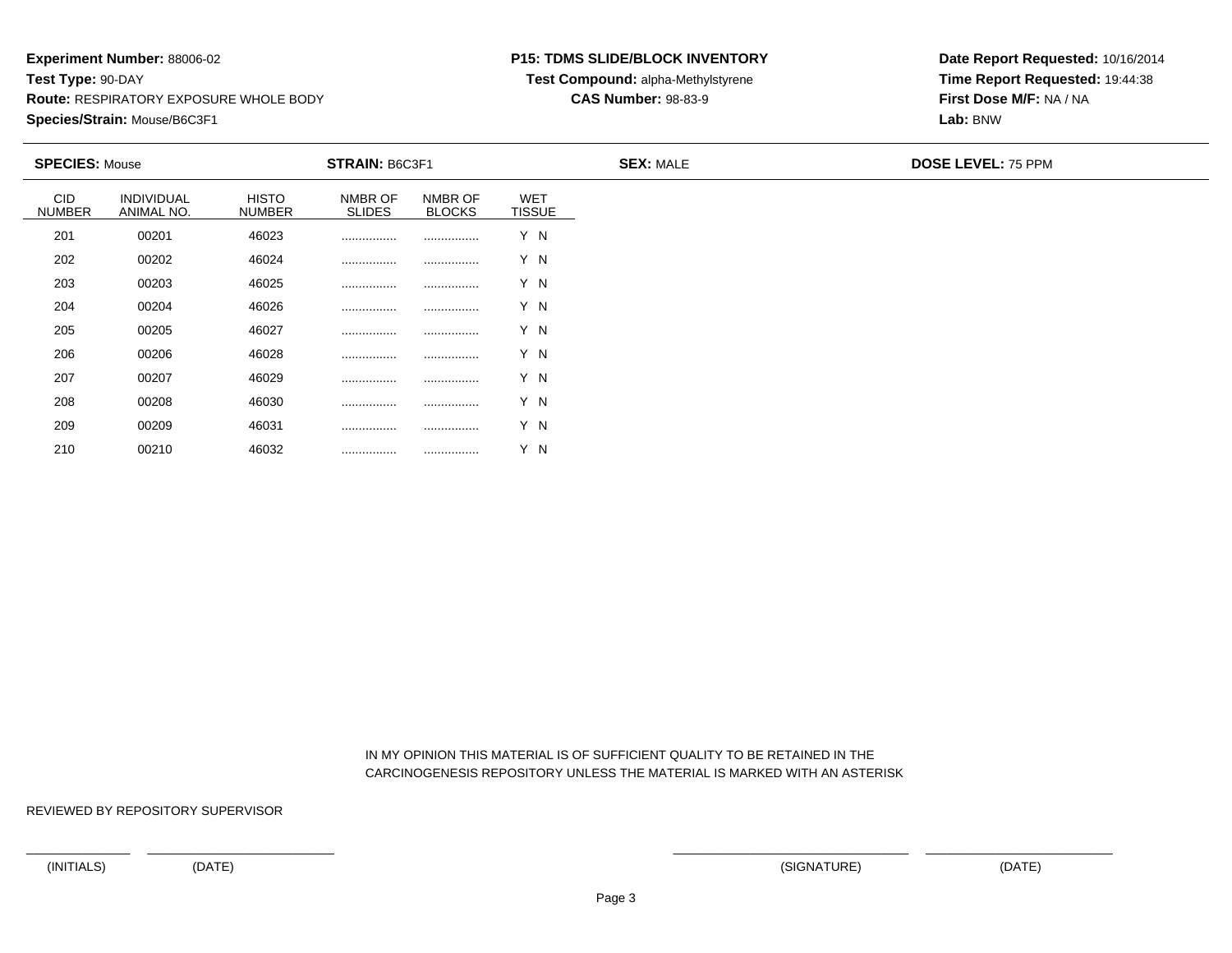### **P15: TDMS SLIDE/BLOCK INVENTORY**

**Test Compound:** alpha-Methylstyrene

### **CAS Number:** 98-83-9

**Date Report Requested:** 10/16/2014**Time Report Requested:** 19:44:38**First Dose M/F:** NA / NA**Lab:** BNW

| <b>SPECIES: Mouse</b>       |                          |                               | STRAIN: B6C3F1           |                          |                             | <b>SEX: MALE</b> | <b>DOSE LEVEL: 150 PPM</b> |
|-----------------------------|--------------------------|-------------------------------|--------------------------|--------------------------|-----------------------------|------------------|----------------------------|
| <b>CID</b><br><b>NUMBER</b> | INDIVIDUAL<br>ANIMAL NO. | <b>HISTO</b><br><b>NUMBER</b> | NMBR OF<br><b>SLIDES</b> | NMBR OF<br><b>BLOCKS</b> | <b>WET</b><br><b>TISSUE</b> |                  |                            |
| 401                         | 00401                    | 46003                         |                          |                          | Y N                         |                  |                            |
| 402                         | 00402                    | 46004                         |                          |                          | Y N                         |                  |                            |
| 403                         | 00403                    | 46005                         |                          |                          | Y N                         |                  |                            |
| 404                         | 00404                    | 46006                         |                          |                          | Y N                         |                  |                            |
| 405                         | 00405                    | 46007                         |                          |                          | Y N                         |                  |                            |
| 406                         | 00406                    | 46008                         |                          |                          | Y N                         |                  |                            |
| 407                         | 00407                    | 46009                         |                          |                          | Y N                         |                  |                            |
| 408                         | 00408                    | 46010                         |                          |                          | Y N                         |                  |                            |
| 409                         | 00409                    | 46011                         |                          |                          | Y N                         |                  |                            |
| 410                         | 00410                    | 46012                         |                          |                          | Y N                         |                  |                            |

 IN MY OPINION THIS MATERIAL IS OF SUFFICIENT QUALITY TO BE RETAINED IN THECARCINOGENESIS REPOSITORY UNLESS THE MATERIAL IS MARKED WITH AN ASTERISK

REVIEWED BY REPOSITORY SUPERVISOR

<sup>00410</sup> <sup>46012</sup> ................ ................ Y N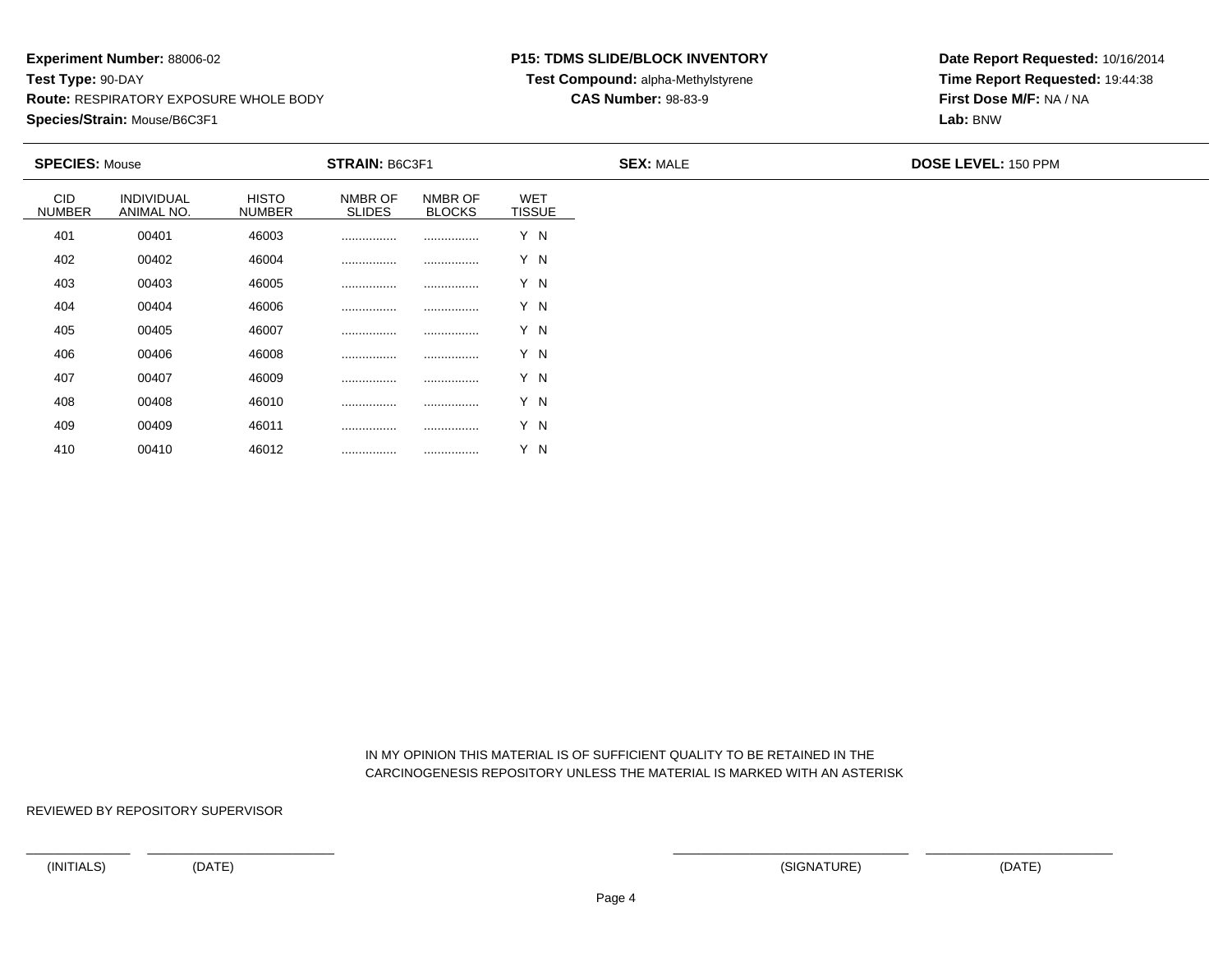<sup>00610</sup> <sup>45992</sup> ................ ................ Y N

### **P15: TDMS SLIDE/BLOCK INVENTORY**

**Test Compound:** alpha-Methylstyrene

**CAS Number:** 98-83-9

**Date Report Requested:** 10/16/2014**Time Report Requested:** 19:44:38**First Dose M/F:** NA / NA**Lab:** BNW

| <b>SPECIES: Mouse</b>       |                                 |                               | <b>STRAIN: B6C3F1</b>    |                          |                             | <b>SEX: MALE</b> | <b>DOSE LEVEL: 300 PPM</b> |  |
|-----------------------------|---------------------------------|-------------------------------|--------------------------|--------------------------|-----------------------------|------------------|----------------------------|--|
| <b>CID</b><br><b>NUMBER</b> | <b>INDIVIDUAL</b><br>ANIMAL NO. | <b>HISTO</b><br><b>NUMBER</b> | NMBR OF<br><b>SLIDES</b> | NMBR OF<br><b>BLOCKS</b> | <b>WET</b><br><b>TISSUE</b> |                  |                            |  |
| 601                         | 00601                           | 45983                         |                          |                          | Y N                         |                  |                            |  |
| 602                         | 00602                           | 45984                         |                          |                          | Y N                         |                  |                            |  |
| 603                         | 00603                           | 45985                         |                          |                          | Y N                         |                  |                            |  |
| 604                         | 00604                           | 45986                         |                          |                          | Y N                         |                  |                            |  |
| 605                         | 00605                           | 45987                         |                          |                          | Y N                         |                  |                            |  |
| 606                         | 00606                           | 45988                         |                          |                          | Y N                         |                  |                            |  |
| 607                         | 00607                           | 45989                         |                          |                          | Y N                         |                  |                            |  |
| 608                         | 00608                           | 45990                         |                          |                          | Y N                         |                  |                            |  |
| 609                         | 00609                           | 45991                         |                          |                          | Y N                         |                  |                            |  |
| 610                         | 00610                           | 45992                         |                          |                          | Y N                         |                  |                            |  |

 IN MY OPINION THIS MATERIAL IS OF SUFFICIENT QUALITY TO BE RETAINED IN THECARCINOGENESIS REPOSITORY UNLESS THE MATERIAL IS MARKED WITH AN ASTERISK

REVIEWED BY REPOSITORY SUPERVISOR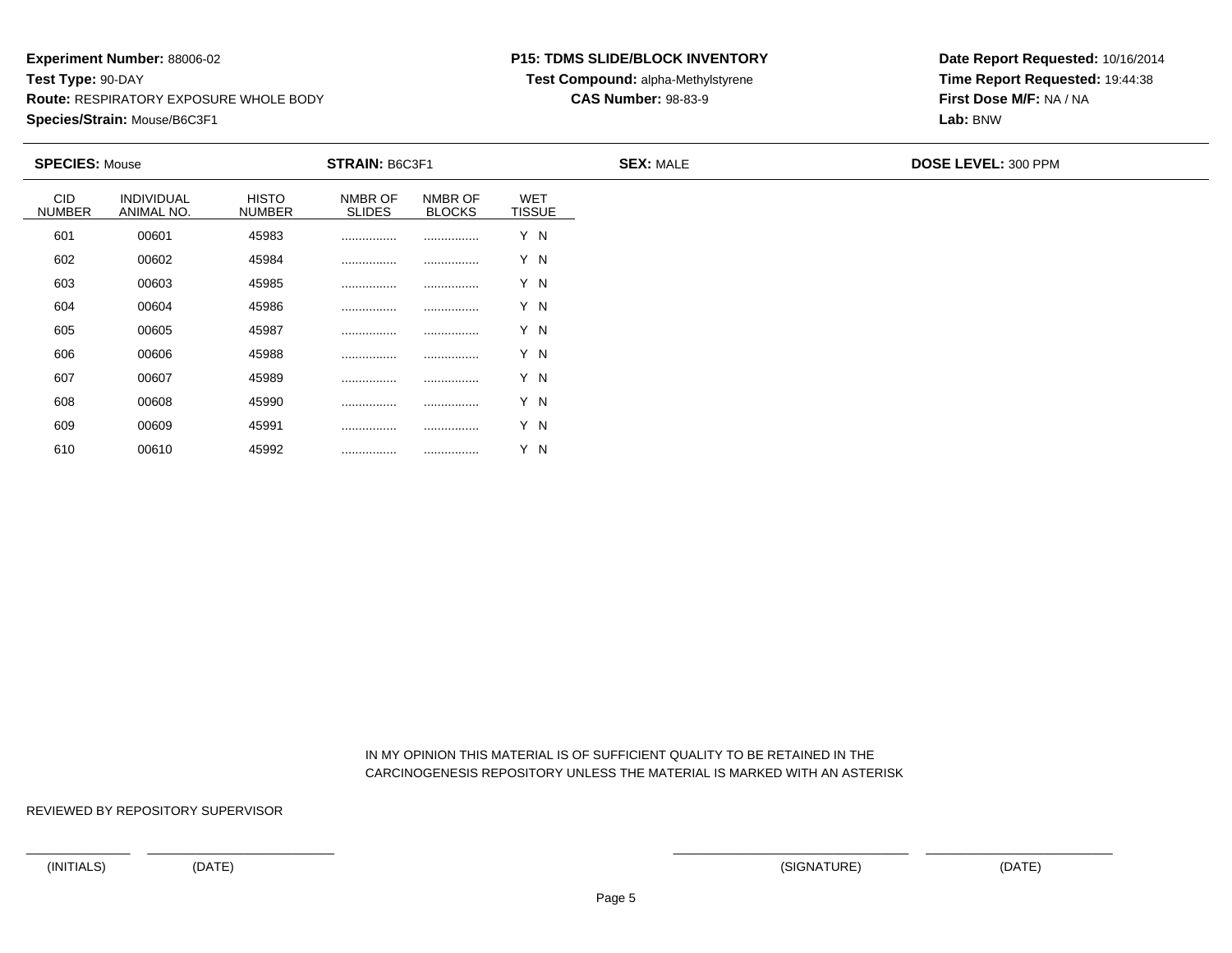#### **P15: TDMS SLIDE/BLOCK INVENTORY**

**Test Compound:** alpha-Methylstyrene

**CAS Number:** 98-83-9

**Date Report Requested:** 10/16/2014**Time Report Requested:** 19:44:38**First Dose M/F:** NA / NA**Lab:** BNW

| <b>SPECIES: Mouse</b>       |                          |                               | STRAIN: B6C3F1           |                          |                             | <b>SEX: MALE</b> | <b>DOSE LEVEL: 600 PPM</b> |
|-----------------------------|--------------------------|-------------------------------|--------------------------|--------------------------|-----------------------------|------------------|----------------------------|
| <b>CID</b><br><b>NUMBER</b> | INDIVIDUAL<br>ANIMAL NO. | <b>HISTO</b><br><b>NUMBER</b> | NMBR OF<br><b>SLIDES</b> | NMBR OF<br><b>BLOCKS</b> | <b>WET</b><br><b>TISSUE</b> |                  |                            |
| 801                         | 00801                    | 45963                         |                          |                          | Y N                         |                  |                            |
| 802                         | 00802                    | 45964                         |                          |                          | Y N                         |                  |                            |
| 803                         | 00803                    | 45965                         |                          |                          | Y N                         |                  |                            |
| 804                         | 00804                    | 45966                         |                          |                          | Y N                         |                  |                            |
| 805                         | 00805                    | 45967                         |                          |                          | Y N                         |                  |                            |
| 806                         | 00806                    | 45968                         |                          |                          | Y N                         |                  |                            |
| 807                         | 00807                    | 45969                         |                          |                          | Y N                         |                  |                            |
| 808                         | 00808                    | 45970                         |                          |                          | Y N                         |                  |                            |
| 809                         | 00809                    | 45971                         |                          |                          | Y N                         |                  |                            |
| 810                         | 00810                    | 45972                         |                          |                          | Y N                         |                  |                            |

 IN MY OPINION THIS MATERIAL IS OF SUFFICIENT QUALITY TO BE RETAINED IN THECARCINOGENESIS REPOSITORY UNLESS THE MATERIAL IS MARKED WITH AN ASTERISK

REVIEWED BY REPOSITORY SUPERVISOR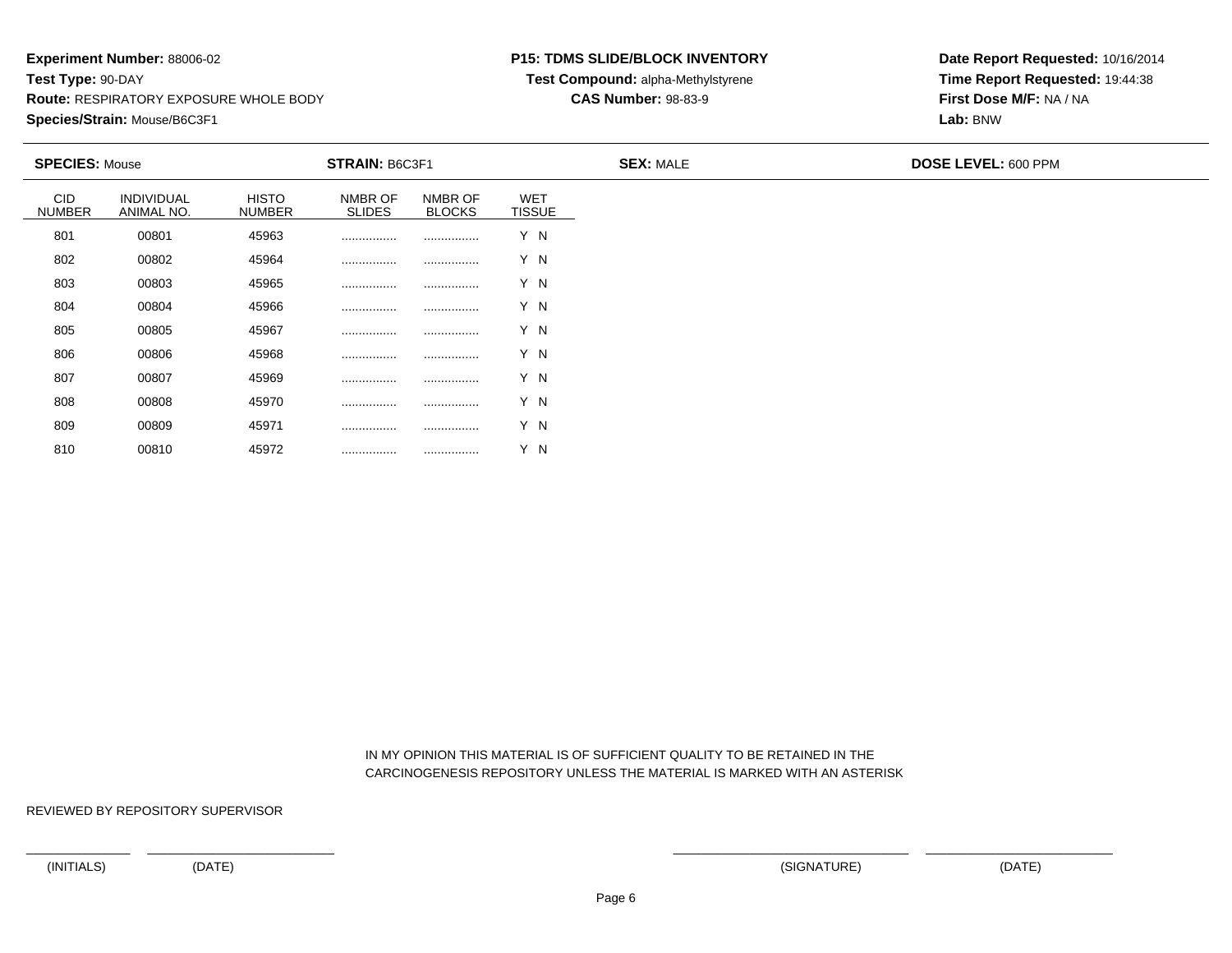<sup>01010</sup> <sup>45952</sup> ................ ................ Y N

### **P15: TDMS SLIDE/BLOCK INVENTORY**

**Test Compound:** alpha-Methylstyrene

**CAS Number:** 98-83-9

**Date Report Requested:** 10/16/2014**Time Report Requested:** 19:44:38**First Dose M/F:** NA / NA**Lab:** BNW

| <b>SPECIES: Mouse</b>       |                          | <b>STRAIN: B6C3F1</b><br><b>SEX: MALE</b> |                          |                          |                             | <b>DOSE LEVEL: 1000 PPM</b> |
|-----------------------------|--------------------------|-------------------------------------------|--------------------------|--------------------------|-----------------------------|-----------------------------|
| <b>CID</b><br><b>NUMBER</b> | INDIVIDUAL<br>ANIMAL NO. | <b>HISTO</b><br><b>NUMBER</b>             | NMBR OF<br><b>SLIDES</b> | NMBR OF<br><b>BLOCKS</b> | <b>WET</b><br><b>TISSUE</b> |                             |
| 1001                        | 01001                    | 45943                                     |                          |                          | Y N                         |                             |
| 1002                        | 01002                    | 45944                                     |                          |                          | Y N                         |                             |
| 1003                        | 01003                    | 45945                                     |                          |                          | Y N                         |                             |
| 1004                        | 01004                    | 45946                                     |                          |                          | Y N                         |                             |
| 1005                        | 01005                    | 45947                                     | .                        |                          | Y N                         |                             |
| 1006                        | 01006                    | 45948                                     | .                        |                          | Y N                         |                             |
| 1007                        | 01007                    | 45949                                     | .                        |                          | Y N                         |                             |
| 1008                        | 01008                    | 45950                                     | .                        |                          | Y N                         |                             |
| 1009                        | 01009                    | 45951                                     |                          |                          | Y N                         |                             |

 IN MY OPINION THIS MATERIAL IS OF SUFFICIENT QUALITY TO BE RETAINED IN THECARCINOGENESIS REPOSITORY UNLESS THE MATERIAL IS MARKED WITH AN ASTERISK

REVIEWED BY REPOSITORY SUPERVISOR

1010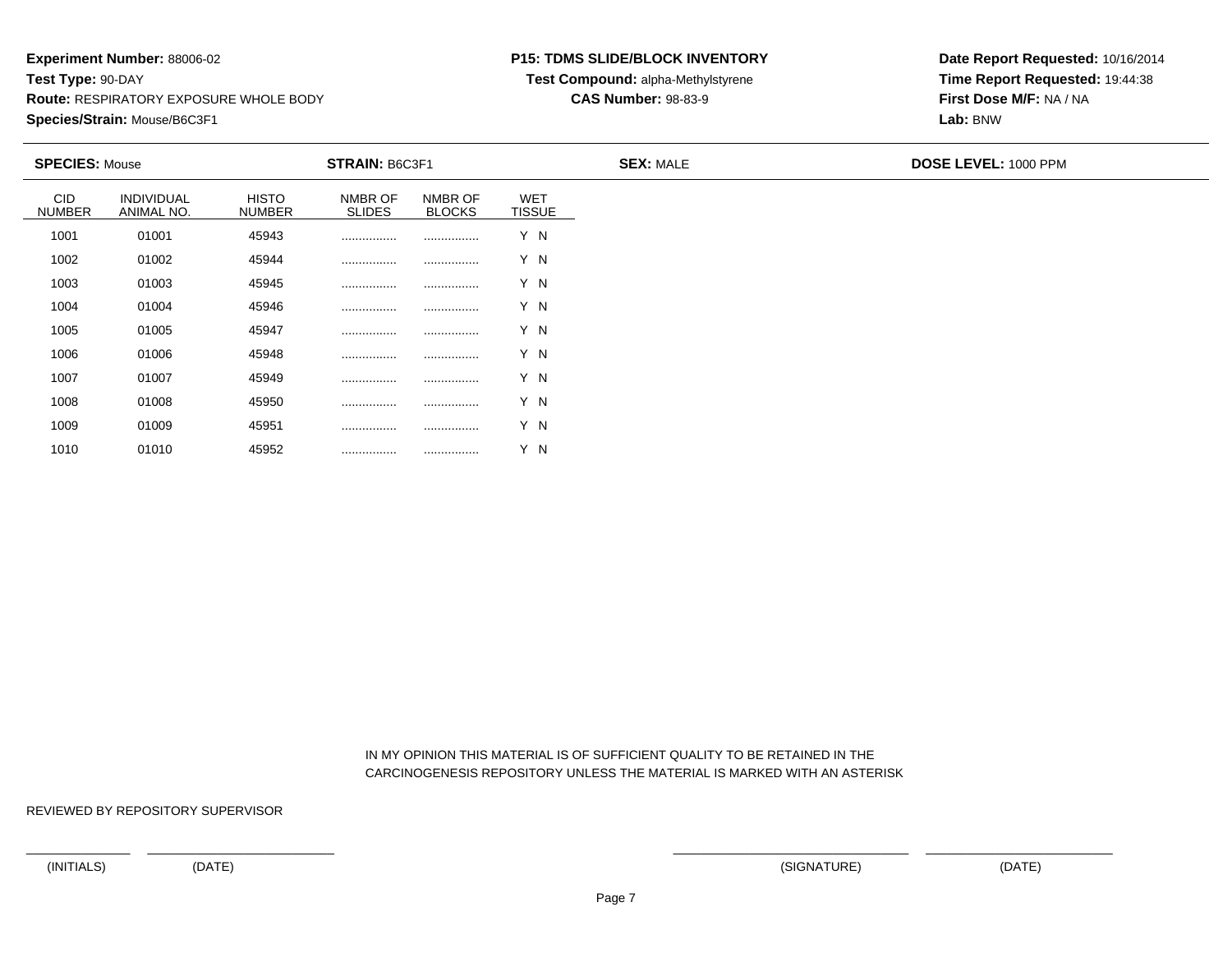<sup>00110</sup> <sup>45942</sup> ................ ................ Y N

#### **P15: TDMS SLIDE/BLOCK INVENTORY**

**Test Compound:** alpha-Methylstyrene

**CAS Number:** 98-83-9

**Date Report Requested:** 10/16/2014**Time Report Requested:** 19:44:38**First Dose M/F:** NA / NA**Lab:** BNW

| <b>SPECIES: Mouse</b>       |                          |                        | <b>STRAIN: B6C3F1</b>    |                          |                             | <b>SEX: FEMALE</b> | <b>DOSE LEVEL: CONTROL</b> |
|-----------------------------|--------------------------|------------------------|--------------------------|--------------------------|-----------------------------|--------------------|----------------------------|
| <b>CID</b><br><b>NUMBER</b> | INDIVIDUAL<br>ANIMAL NO. | HISTO<br><b>NUMBER</b> | NMBR OF<br><b>SLIDES</b> | NMBR OF<br><b>BLOCKS</b> | <b>WET</b><br><b>TISSUE</b> |                    |                            |
| 101                         | 00101                    | 45933                  |                          |                          | Y N                         |                    |                            |
| 102                         | 00102                    | 45934                  |                          |                          | Y N                         |                    |                            |
| 103                         | 00103                    | 45935                  |                          |                          | Y N                         |                    |                            |
| 104                         | 00104                    | 45936                  |                          |                          | Y N                         |                    |                            |
| 105                         | 00105                    | 45937                  |                          |                          | Y N                         |                    |                            |
| 106                         | 00106                    | 45938                  |                          |                          | Y N                         |                    |                            |
| 107                         | 00107                    | 45939                  |                          |                          | Y N                         |                    |                            |
| 108                         | 00108                    | 45940                  |                          |                          | Y N                         |                    |                            |
| 109                         | 00109                    | 45941                  |                          |                          | Y N                         |                    |                            |

 IN MY OPINION THIS MATERIAL IS OF SUFFICIENT QUALITY TO BE RETAINED IN THECARCINOGENESIS REPOSITORY UNLESS THE MATERIAL IS MARKED WITH AN ASTERISK

REVIEWED BY REPOSITORY SUPERVISOR

110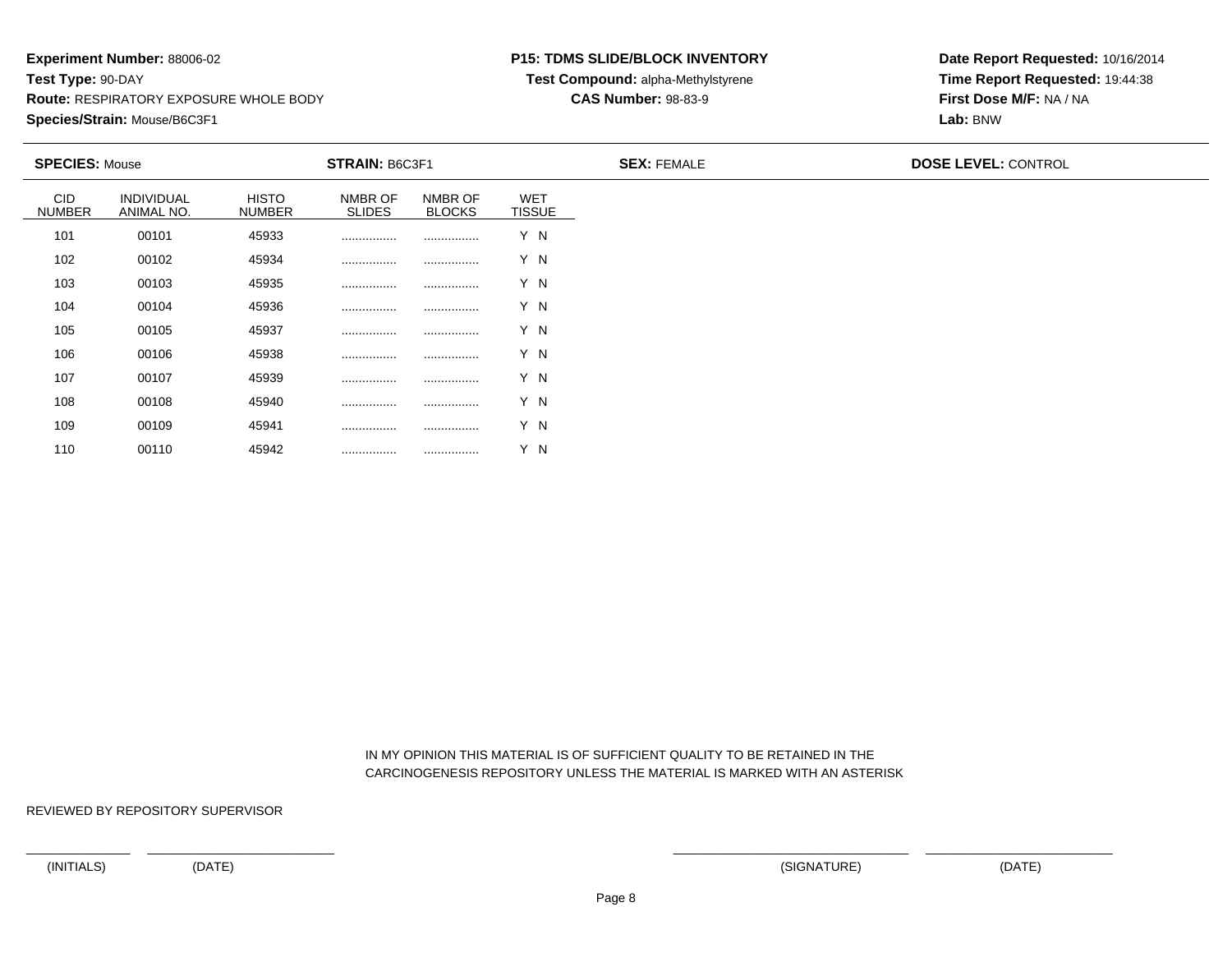#### **P15: TDMS SLIDE/BLOCK INVENTORY**

**Test Compound:** alpha-Methylstyrene

### **CAS Number:** 98-83-9

**Date Report Requested:** 10/16/2014**Time Report Requested:** 19:44:38**First Dose M/F:** NA / NA**Lab:** BNW

| <b>SPECIES: Mouse</b>       |                          |                               | STRAIN: B6C3F1           |                          |                             | <b>SEX: FEMALE</b> | <b>DOSE LEVEL: 75 PPM</b> |
|-----------------------------|--------------------------|-------------------------------|--------------------------|--------------------------|-----------------------------|--------------------|---------------------------|
| <b>CID</b><br><b>NUMBER</b> | INDIVIDUAL<br>ANIMAL NO. | <b>HISTO</b><br><b>NUMBER</b> | NMBR OF<br><b>SLIDES</b> | NMBR OF<br><b>BLOCKS</b> | <b>WET</b><br><b>TISSUE</b> |                    |                           |
| 301                         | 00301                    | 46033                         |                          |                          | Y N                         |                    |                           |
| 302                         | 00302                    | 46034                         | .                        |                          | Y N                         |                    |                           |
| 303                         | 00303                    | 46035                         | .                        |                          | Y N                         |                    |                           |
| 304                         | 00304                    | 46036                         |                          |                          | Y N                         |                    |                           |
| 305                         | 00305                    | 46037                         | .                        |                          | Y N                         |                    |                           |
| 306                         | 00306                    | 46038                         |                          |                          | Y N                         |                    |                           |
| 307                         | 00307                    | 46039                         |                          |                          | Y N                         |                    |                           |
| 308                         | 00308                    | 46040                         |                          |                          | Y N                         |                    |                           |
| 309                         | 00309                    | 46041                         |                          |                          | Y N                         |                    |                           |
| 310                         | 00310                    | 46042                         | .                        |                          | Y N                         |                    |                           |

 IN MY OPINION THIS MATERIAL IS OF SUFFICIENT QUALITY TO BE RETAINED IN THECARCINOGENESIS REPOSITORY UNLESS THE MATERIAL IS MARKED WITH AN ASTERISK

REVIEWED BY REPOSITORY SUPERVISOR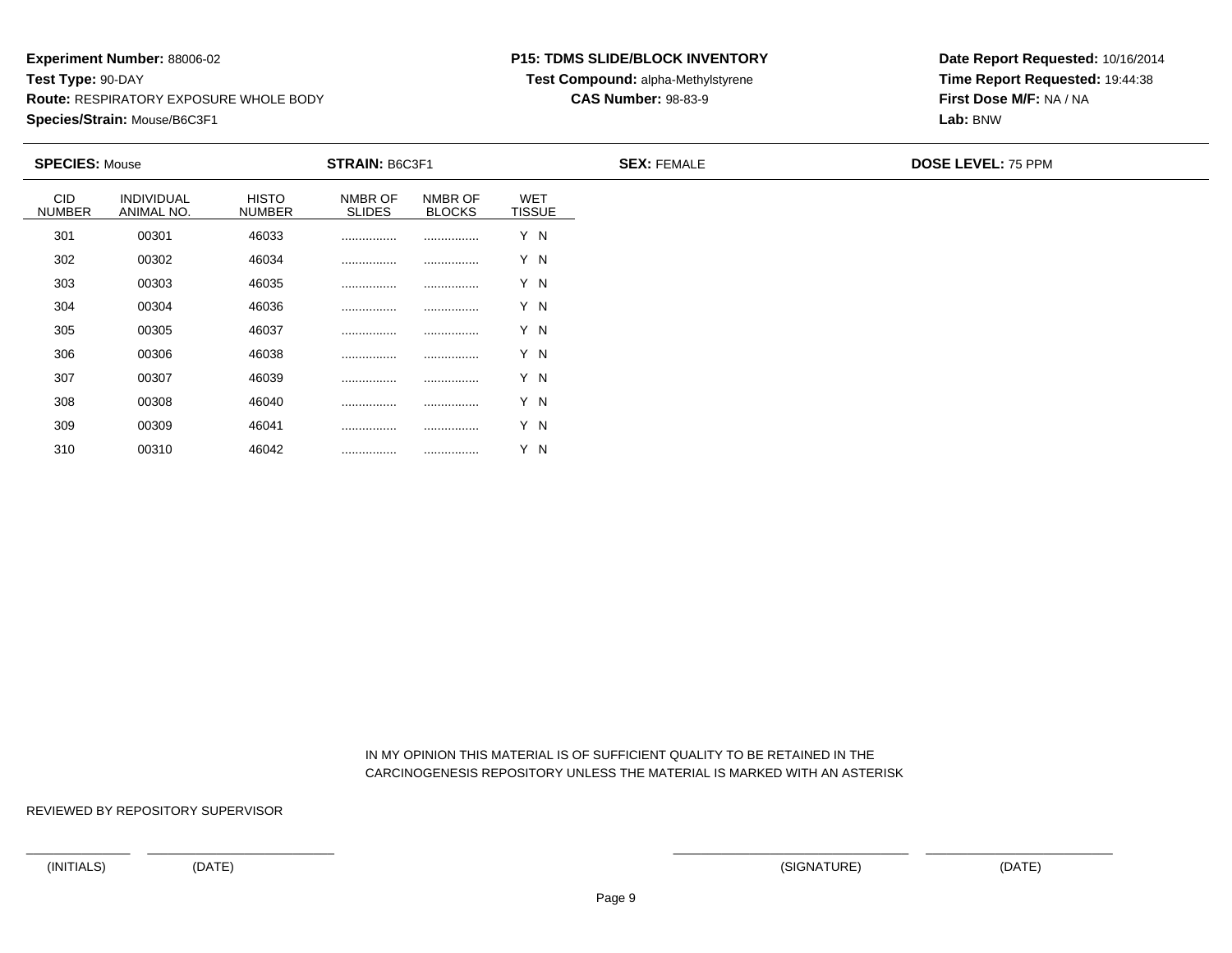### **P15: TDMS SLIDE/BLOCK INVENTORY**

**Test Compound:** alpha-Methylstyrene

**CAS Number:** 98-83-9

**Date Report Requested:** 10/16/2014**Time Report Requested:** 19:44:38**First Dose M/F:** NA / NA**Lab:** BNW

| <b>SPECIES: Mouse</b>       |                          |                               | <b>STRAIN: B6C3F1</b>    |                          |                             | <b>SEX: FEMALE</b> | <b>DOSE LEVEL: 150 PPM</b> |
|-----------------------------|--------------------------|-------------------------------|--------------------------|--------------------------|-----------------------------|--------------------|----------------------------|
| <b>CID</b><br><b>NUMBER</b> | INDIVIDUAL<br>ANIMAL NO. | <b>HISTO</b><br><b>NUMBER</b> | NMBR OF<br><b>SLIDES</b> | NMBR OF<br><b>BLOCKS</b> | <b>WET</b><br><b>TISSUE</b> |                    |                            |
| 501                         | 00501                    | 46013                         |                          |                          | Y N                         |                    |                            |
| 502                         | 00502                    | 46014                         |                          |                          | Y N                         |                    |                            |
| 503                         | 00503                    | 46015                         |                          |                          | Y N                         |                    |                            |
| 504                         | 00504                    | 46016                         |                          |                          | Y N                         |                    |                            |
| 505                         | 00505                    | 46017                         |                          |                          | Y N                         |                    |                            |
| 506                         | 00506                    | 46018                         |                          |                          | Y N                         |                    |                            |
| 507                         | 00507                    | 46019                         |                          |                          | Y N                         |                    |                            |
| 508                         | 00508                    | 46020                         |                          |                          | Y N                         |                    |                            |
| 509                         | 00509                    | 46021                         |                          |                          | Y N                         |                    |                            |

 IN MY OPINION THIS MATERIAL IS OF SUFFICIENT QUALITY TO BE RETAINED IN THECARCINOGENESIS REPOSITORY UNLESS THE MATERIAL IS MARKED WITH AN ASTERISK

REVIEWED BY REPOSITORY SUPERVISOR

510

<sup>00510</sup> <sup>46022</sup> ................ ................ Y N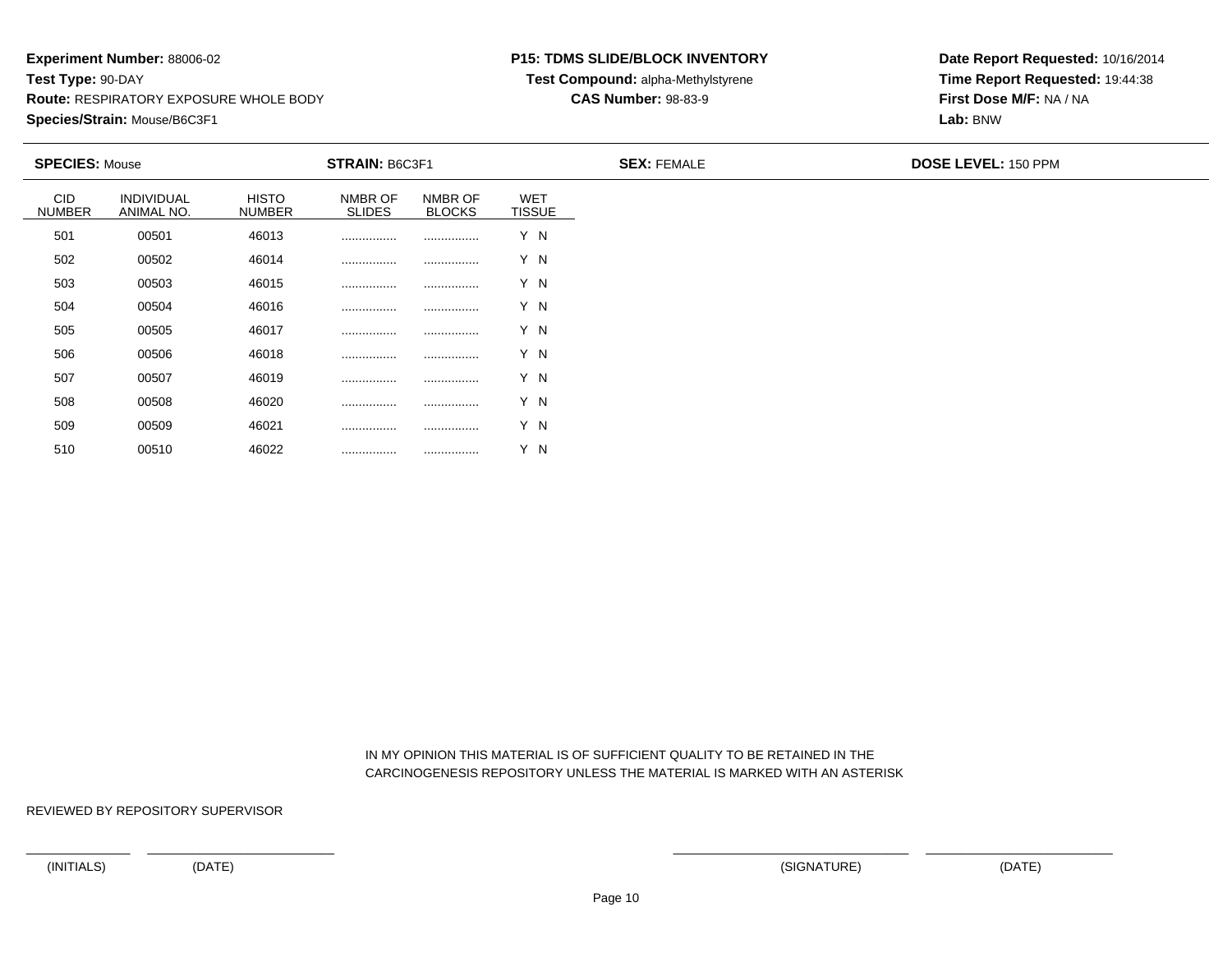### **P15: TDMS SLIDE/BLOCK INVENTORY**

**Test Compound:** alpha-Methylstyrene

**CAS Number:** 98-83-9

**Date Report Requested:** 10/16/2014**Time Report Requested:** 19:44:38**First Dose M/F:** NA / NA**Lab:** BNW

| <b>SPECIES: Mouse</b>       |                          |                               | <b>STRAIN: B6C3F1</b>    |                          |                             | <b>SEX: FEMALE</b> | DOSE LEVEL: 300 PPM |
|-----------------------------|--------------------------|-------------------------------|--------------------------|--------------------------|-----------------------------|--------------------|---------------------|
| <b>CID</b><br><b>NUMBER</b> | INDIVIDUAL<br>ANIMAL NO. | <b>HISTO</b><br><b>NUMBER</b> | NMBR OF<br><b>SLIDES</b> | NMBR OF<br><b>BLOCKS</b> | <b>WET</b><br><b>TISSUE</b> |                    |                     |
| 701                         | 00701                    | 45993                         |                          |                          | Y N                         |                    |                     |
| 702                         | 00702                    | 45994                         |                          |                          | Y N                         |                    |                     |
| 703                         | 00703                    | 45995                         |                          |                          | Y N                         |                    |                     |
| 704                         | 00704                    | 45996                         |                          |                          | Y N                         |                    |                     |
| 705                         | 00705                    | 45997                         |                          |                          | Y N                         |                    |                     |
| 706                         | 00706                    | 45998                         |                          |                          | Y N                         |                    |                     |
| 707                         | 00707                    | 45999                         |                          |                          | Y N                         |                    |                     |
| 708                         | 00708                    | 46000                         | .                        |                          | Y N                         |                    |                     |
| 709                         | 00709                    | 46001                         |                          |                          | Y N                         |                    |                     |

 IN MY OPINION THIS MATERIAL IS OF SUFFICIENT QUALITY TO BE RETAINED IN THECARCINOGENESIS REPOSITORY UNLESS THE MATERIAL IS MARKED WITH AN ASTERISK

REVIEWED BY REPOSITORY SUPERVISOR

710

<sup>00710</sup> <sup>46002</sup> ................ ................ Y N

(INITIALS) (DATE) (SIGNATURE) (DATE)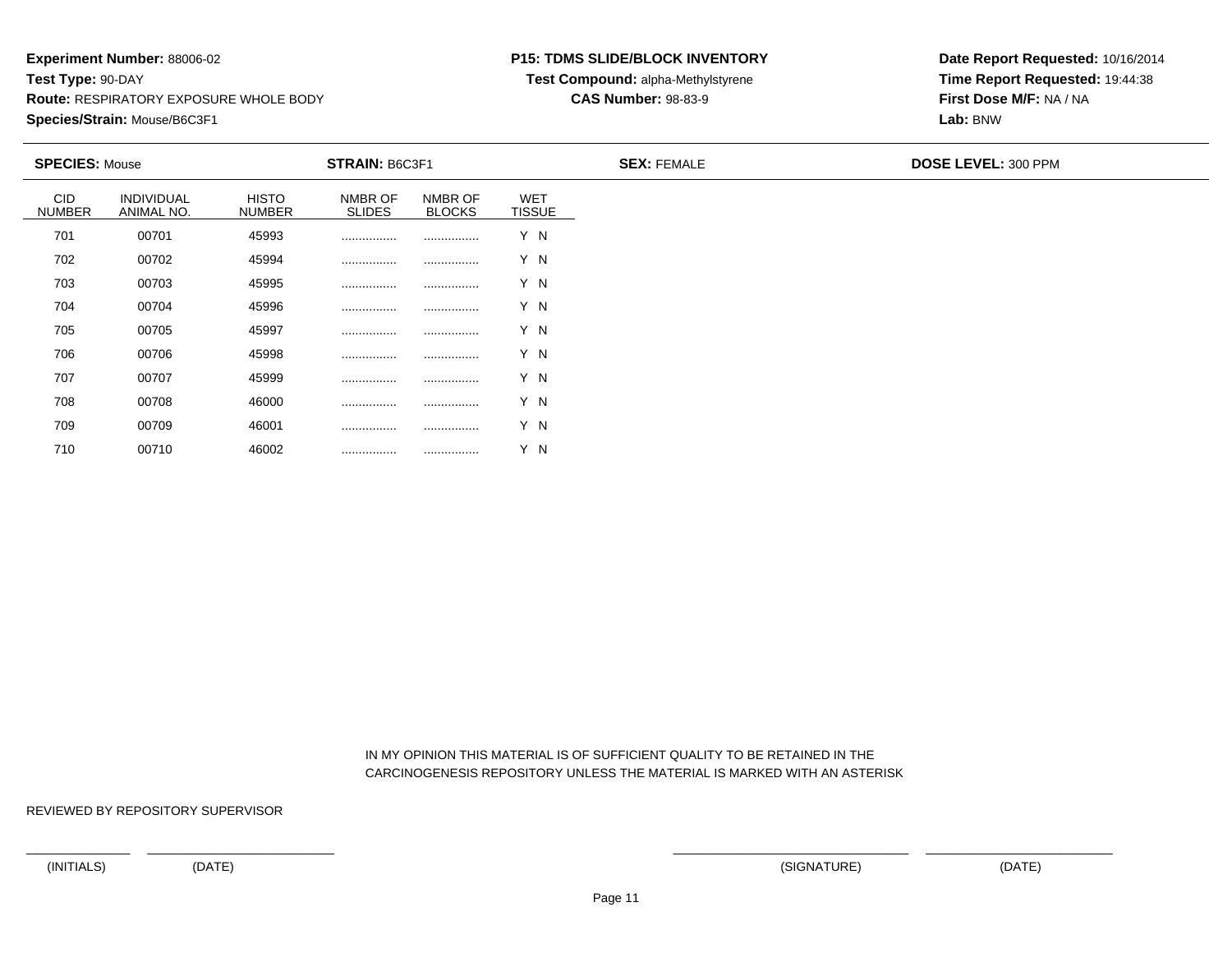### **P15: TDMS SLIDE/BLOCK INVENTORY**

**Test Compound:** alpha-Methylstyrene

**CAS Number:** 98-83-9

**Date Report Requested:** 10/16/2014**Time Report Requested:** 19:44:38**First Dose M/F:** NA / NA**Lab:** BNW

| <b>SPECIES: Mouse</b>       |                                 | <b>STRAIN: B6C3F1</b>         |                          |                          |                             | <b>SEX: FEMALE</b> | <b>DOSE LEVEL: 600 PPM</b> |
|-----------------------------|---------------------------------|-------------------------------|--------------------------|--------------------------|-----------------------------|--------------------|----------------------------|
| <b>CID</b><br><b>NUMBER</b> | <b>INDIVIDUAL</b><br>ANIMAL NO. | <b>HISTO</b><br><b>NUMBER</b> | NMBR OF<br><b>SLIDES</b> | NMBR OF<br><b>BLOCKS</b> | <b>WET</b><br><b>TISSUE</b> |                    |                            |
| 901                         | 00901                           | 45973                         |                          |                          | Y N                         |                    |                            |
| 902                         | 00902                           | 45974                         |                          |                          | Y N                         |                    |                            |
| 903                         | 00903                           | 45975                         |                          |                          | Y N                         |                    |                            |
| 904                         | 00904                           | 45976                         |                          |                          | Y N                         |                    |                            |
| 905                         | 00905                           | 45977                         |                          |                          | Y N                         |                    |                            |
| 906                         | 00906                           | 45978                         |                          |                          | Y N                         |                    |                            |
| 907                         | 00907                           | 45979                         |                          |                          | Y N                         |                    |                            |
| 908                         | 00908                           | 45980                         |                          |                          | Y N                         |                    |                            |
| 909                         | 00909                           | 45981                         |                          |                          | Y N                         |                    |                            |
| 910                         | 00910                           | 45982                         |                          |                          | Y N                         |                    |                            |

 IN MY OPINION THIS MATERIAL IS OF SUFFICIENT QUALITY TO BE RETAINED IN THECARCINOGENESIS REPOSITORY UNLESS THE MATERIAL IS MARKED WITH AN ASTERISK

REVIEWED BY REPOSITORY SUPERVISOR